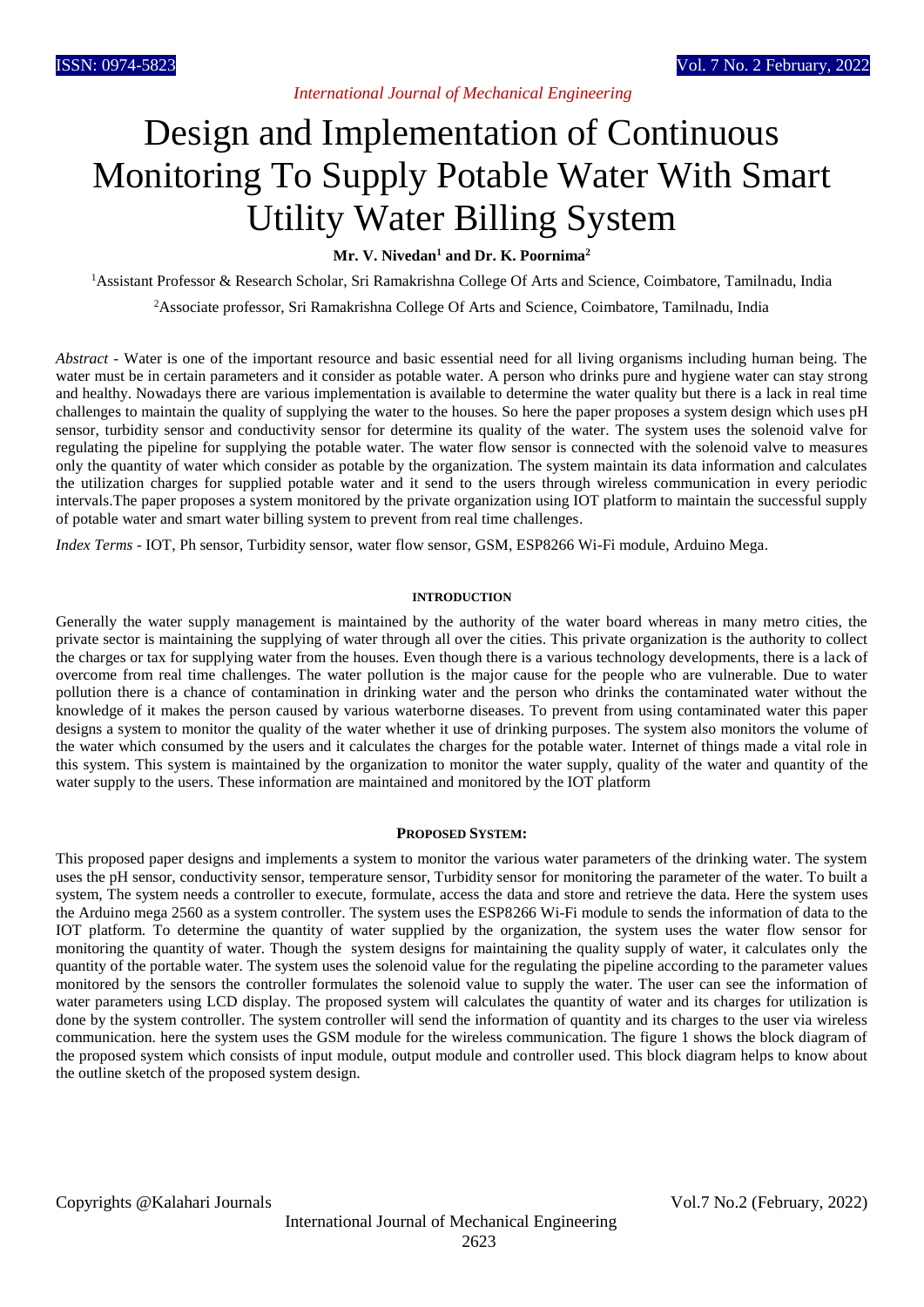

*Figure 1 – Block Diagram of Proposed System*

# **DETAILED DESCRIPTION OF HARDWARE USED**

#### *I. Arduino Mega 2560:*

A mandatory component must be need to design a embedded system is a controller. In the various microcontroller module classification Arduino development board is unique controller board which integrated with all the important features. Here this system uses the Arduino mega 2560 as the controller of the system. The Arduino Mega 2560, which integrated with 54 digital I/O pins, 16 analog I/O pins, 4UARTS with inbuilt crystal Oscillator of 16Mhz and a reset button. This Arduino board aids to manage the data from the various sensors and helps to store/retrieve or send the data to another device for the further purposes.

# *II. ESP8266 Wi-Fi Module:*

In data transmission, generally the transmission of data from one another is classified in to two types via wire or wireless. Here in this system uses the wireless medium of transmission of data to the webpage. The system uses he ESP8266 Wi-Fi module for data transmission. This ESp8266 is the cheapest Wi-Fi module which helps for the various projectoriented activities. This module uses the technology of TCP/IP protocol for the data transmission. It has its own inbuilt memory with TCP/IP protocol Stack.

#### *III. SIM800L GSM Module:*

 This system helps to monitor the reading of water supply and its corresponding rate per liter to the house owner. For this application, the system needs the communication module thus its uses the SIM800L as the GSM module for communication. It is a unique creative module which helps to send/receive the message and can able to make a call and vice-versa.

It haveadvantage as low cost, quad band frequency and small foot print. This SIM800L module which configures a feature of FM and one PWM function, it integrates with one serial port modern compatibility for configuring 2 serial ports. It has the added feature of audio channel which includes two microphone input, output for speaker. This SIM800L Module has a ability to configure and able to program the GPIO. Here this module receives the data from the controller and sends the message via SMS to the prescribed mobile number.

*IV. pH Sensor:*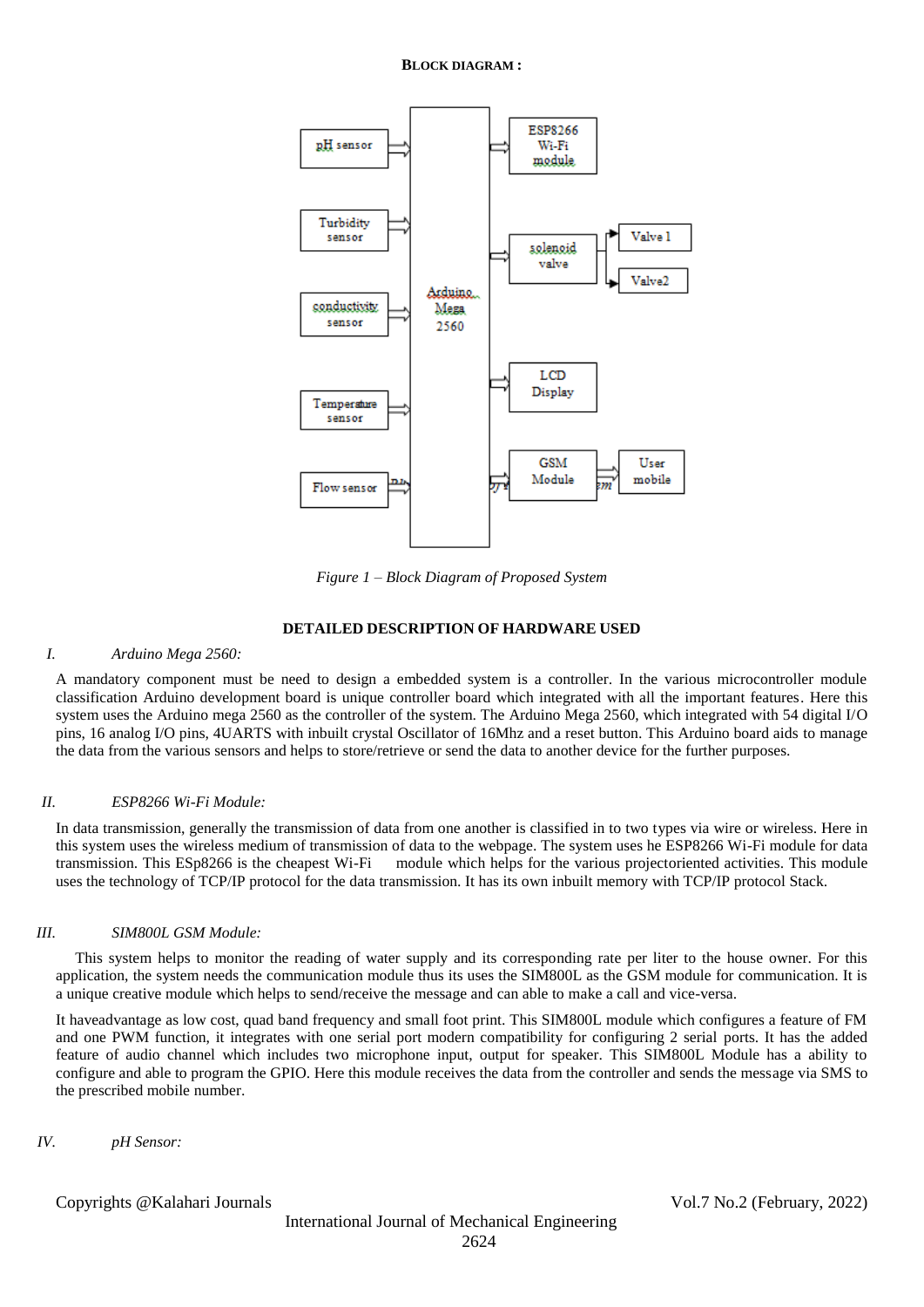In general, the sensor which helps to measures the hydrogen ion concentration in any solution. It derives that whether it is acidic or basic. Actually the sensor determines the pH value range from 0- 14pH. In this condition 0 to 7 will be considered as acid solution, which have higher hydrogen ion concentration in solution and vice versa for 8-14pH. This sensor also aids for to determine the quality of the drinking water. by using the range of pH value, the range 7pH is determined as a neutral and it is considered as the normal drinking water. Though, this sensor helps to analysis the quality whether the water is portable.

#### *V. Conductivity sensor:*

Normally there are various ions, minerals are dissolved in water. In that ions are classified as positive and negativeconcentrated ions which can determine the quality of the water. Usually this conductivity sensor having the two electrode probe in it. it will placed in water if there is ions in water then the conduction will take place through the probe. otherwise if there is no concentration in water then it determined as a pure portable water. this conductivity sensor monitors the water ion concentration and sends the data to the controller in PPM units.

# *VI. Temperature sensor:*

In water quality monitoring, the temperature does a major role. If the temperature of the water increases

automatically the conductivity of water also increases because, the temperature is propositional to the conductivity of the water. To maintain the reliability and accuracy of the water, the temperature sensor is used to calibrate the conduction sensors accuracy of measurement.

#### *VII. Turbidity sensor:*

 Usually the visible of eye on tiny particles is impossible. If there any tiny particles mixed with the water then it leads to contamination. So here the system uses the turbidity sensor which helps to monitor the particles which mixed in the water. Generally the sensor is classified in to two namely photodiode and photo transistor. The light which emits from photo transistor will flow through the water easily to the photo diode, if there is any tiny particles in the water then there will be a disturbance of receiving the emitted lights from transistor to the photo diode. By this principle the system determine the contamination of tiny particles in water.

# *VIII. Water flow Sensor:*

 The system monitors the water quality through water flow sensor. This flow sensor is usually made up of main integration of hall-effect sensor and the rotor wheel. Whenever there is a flow of water in the pipeline, the rotor wheel will rotates depends upon the pressure of water flow. The rotor wheel having the construction of magnet enclosed in it which helps to generate pulse by hall effect sensor whenever it comes near to it. So depends upon the rotation and the generation of pulse determines the quantity of water which flows through the pipeline. here the system uses the YF-S201 model as the water flow sensor.

#### *IX. Solenoid valve:*

 There are numerous output control variables are available in the automation process. This system designs and implements that if there is any change in the water quality it regulates the output valve to another pipeline. Here the system uses the solenoid valve as the regulating module. There are various classifications in solenoid valve. Here the system uses the 3-way solenoid valve which consists of one input valve and two outlet valve. Normally it will open the A output valve if there any changes in the quality of water it energizes the solenoid valve to pour the water in B outlet valve.

#### *X. LCD Display:*

The LCD display is used to see the data information of any solution or results. Here the system uses the LCD display for view the data of various quality parameters of the sensor and quantity of water supply to the particular to use. This system uses the 16\*2 LCD display as the output module. This LCD display is integrated with the Arduino and it controls the LCD through commands.

## *XI. Elucidation of Software used:*

# **Arduino IDE:**

The name embedded system which integrates both hardware and software in the system. The Arduino IDE is an integrated development environment, software used to sketch any program for the Arduino broads. This software IDE aids to sketch the program, verify the program code and its helps to fetch the program to the Arduino mega broad.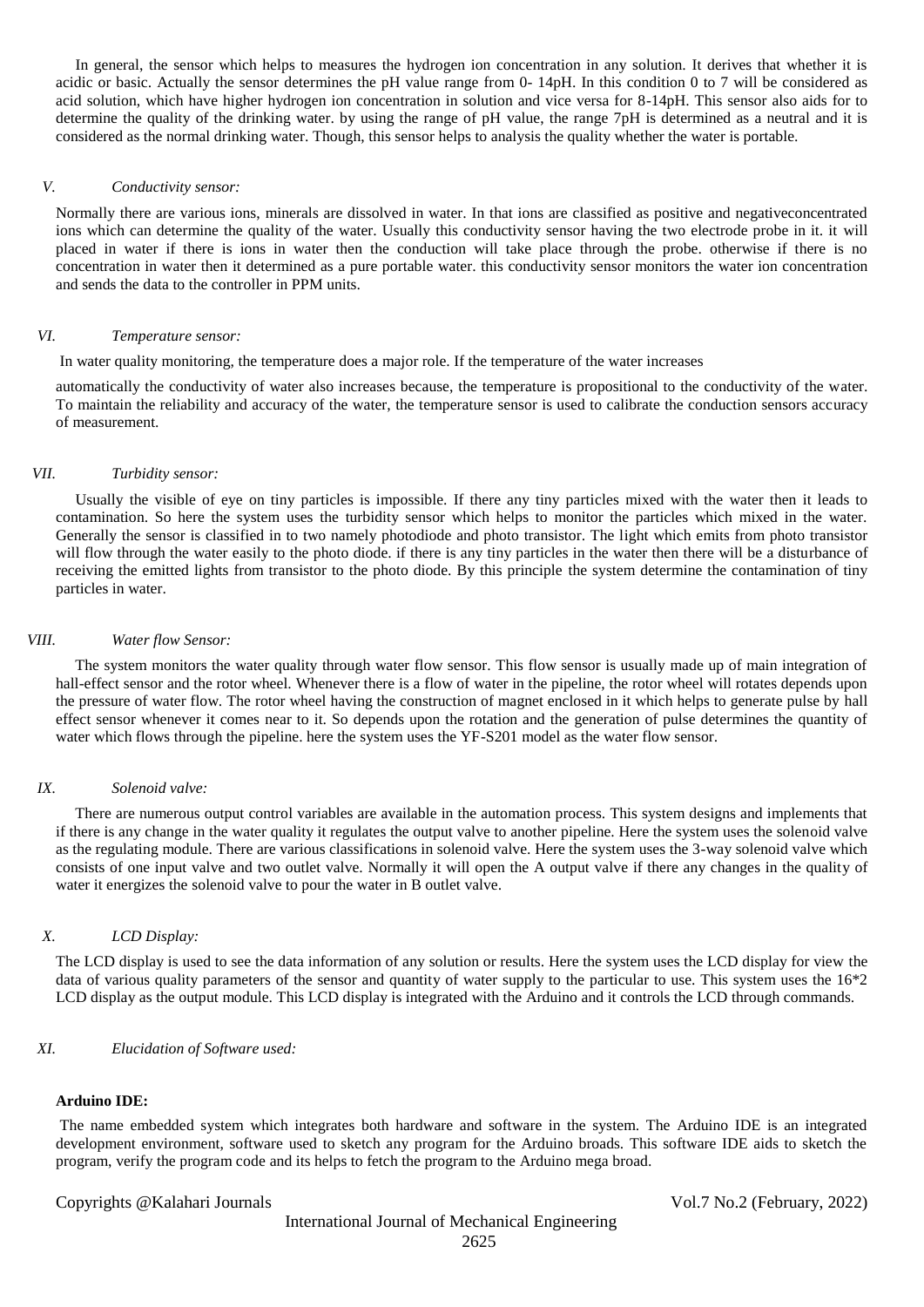# **Ubidots platform**:

In the numerous cloud based management technique, here the system application uses the UBIDOTS IOT Cloud Platform. It helps to monitor the data information of various parameter of water, quantity of water supplied to the house through the IOT platform. This UBIDOTS have five classification which includes Devices, Variable, Synthetic, Dashboards, Variable engine and events. This Ubidots Platform uses their option of maintaining the data store and retrieve the data in it.

# **Functioning Approach of Proposed System:**

After completion of fetching code to the Arduino mega controller broad, the system starts executing the program according to the proposed system. Generally the system uses the quality monitoring sensors namely pH, Conductivity, Temperature, Turbidity sensor and uses the quantity monitoring sensor as the water flow sensor. Once the system starts, the sensors monitor the various parameter of the water which pour through the pipeline and sends the data to the controller. The controller checks the threshold value of the parameter whenever there is changes in the threshold value, the controller will energizes the solenoid valve to pour the water in another outlet. The water flow sensor is fitted in the portable water pipeline which used for drinking purpose. So whenever the water pour through that pipeline it generates the data to the controller. The Arduino mega board manages the data and sends the data to the Ubidots IOT platform with the aid of Wi-Fi module. The user can monitor how the quality of water is supply in the house and also the quantity of water and its charges according to their utilization.

The controller also sends the information of the whole data through the GSM Module which includes total liters supplied and also the charges applied for it.



*figure 2 – Flow chart of proposed system*

The figure 2 explains the working flow mechanism of proposed system

# **RESULTS AND DISCUSSIONS:**

 After the proposed system designed and implemented, the following results are taken using the output modules which have use in the system.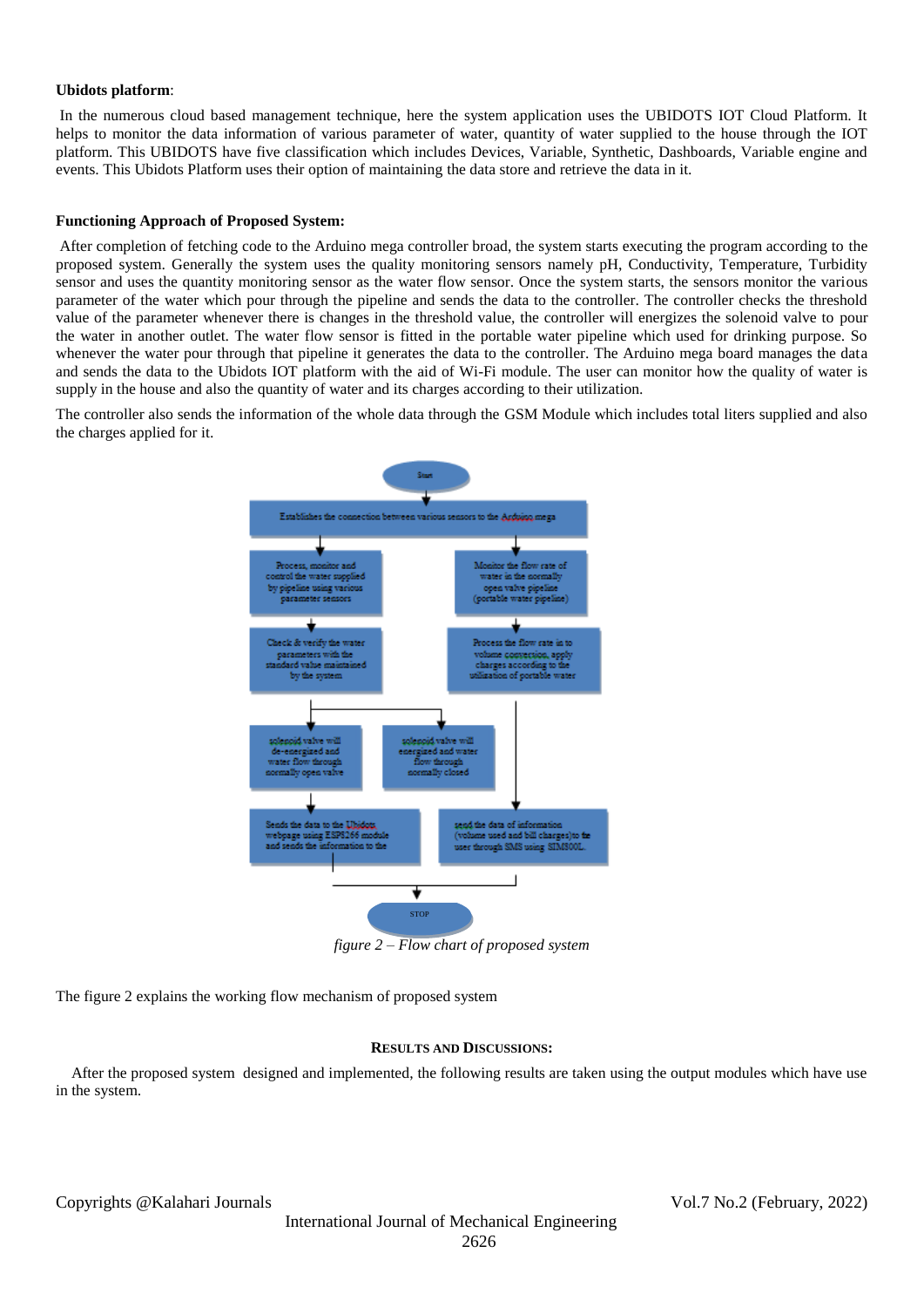

*figure 3.1*



*figure 3.2*



*figure 3.3*

The figure 3.1,3.2,3.3 shows the various parameters of water through LCD display which can be view by the user side.



*figure 4.1*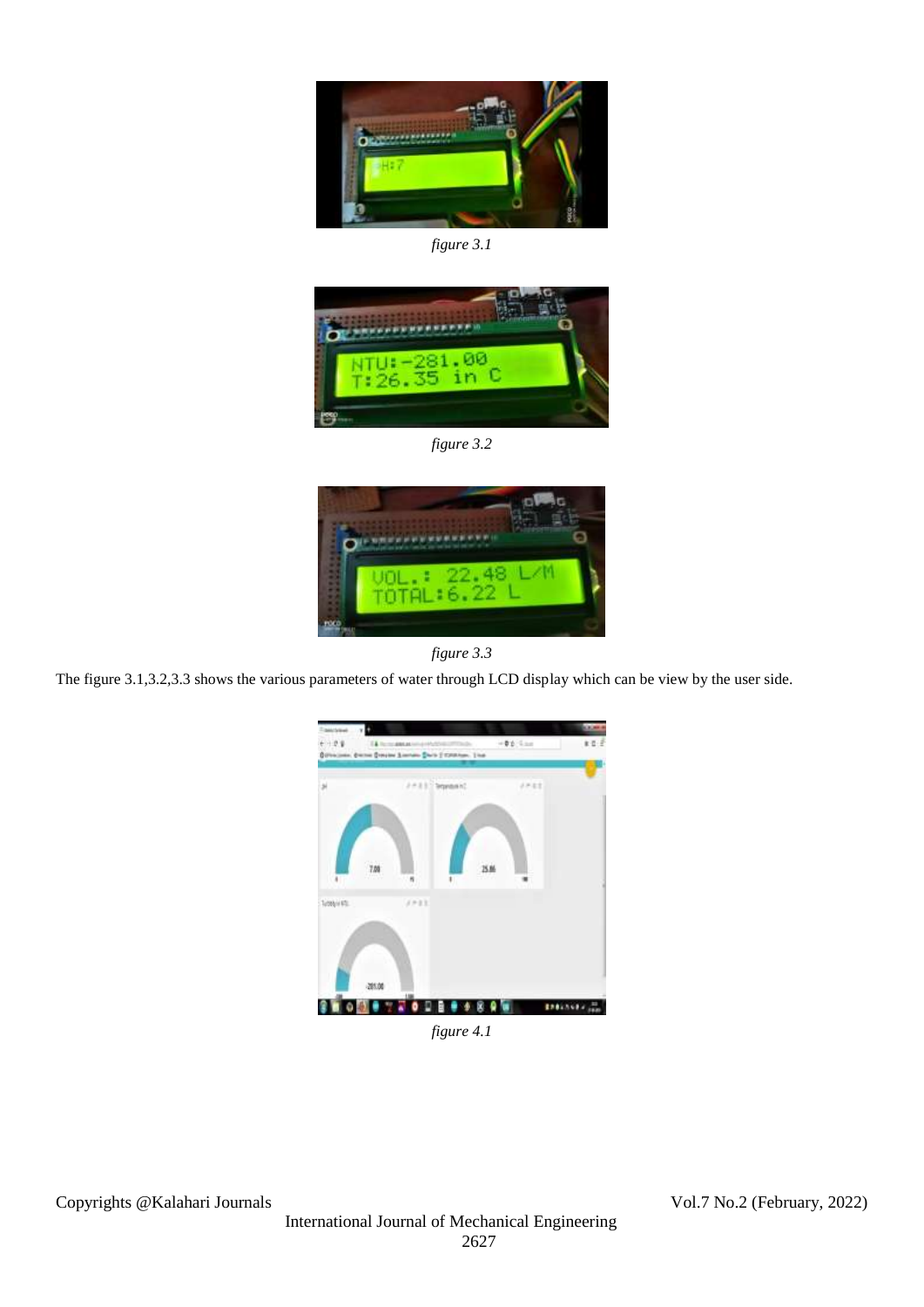

The figure 4.1, 4.2 shows the results which managed by the water board organization through Ubidots webpage. The organization can manage and monitor through online.

The below figure 5 shows the SMS received by the user for their consumption of potable water in liters and its charges.

| $-$ 0100-001     |                                                  |                            |                               | $-1.0533$             |
|------------------|--------------------------------------------------|----------------------------|-------------------------------|-----------------------|
|                  |                                                  | <b>Eliverdan ESG</b>       |                               |                       |
| <b>EX 100315</b> |                                                  |                            |                               |                       |
| 75.2             | TOTAL WATER CONSULT: G.R.<br>TOTAL BILL AFIOUNT: | <b>Carl Carl Committee</b> | Committee of the State of the |                       |
|                  |                                                  |                            |                               |                       |
|                  |                                                  |                            |                               |                       |
|                  |                                                  |                            |                               |                       |
|                  |                                                  |                            |                               |                       |
|                  |                                                  |                            |                               |                       |
|                  |                                                  |                            |                               |                       |
|                  | <b>CONTRACTOR</b>                                |                            |                               | $\Omega$<br><b>CB</b> |
|                  |                                                  |                            |                               |                       |
|                  |                                                  |                            |                               |                       |

# **CONCLUSION**

 The continuous evaluation of supplying potable water to the users which aids to prevent from using of polluted water. The system charges the bill only for the qualified potable water and ensures the quality of drinking water. It mainly aids to prevent from various water related diseases and also this potable water helps to be more hygiene and makes the person healthy.

# **FUTURE ENHANCEMENT**

This proposed system defines that can implement the same process in all over the cities to maintain the quality of supplying water. It helps to maintain the records for the future use. This system can also implement for monitor and control the water pouring for the agriculture which helps to cultivate healthy organic vegetables, fruits and many more.